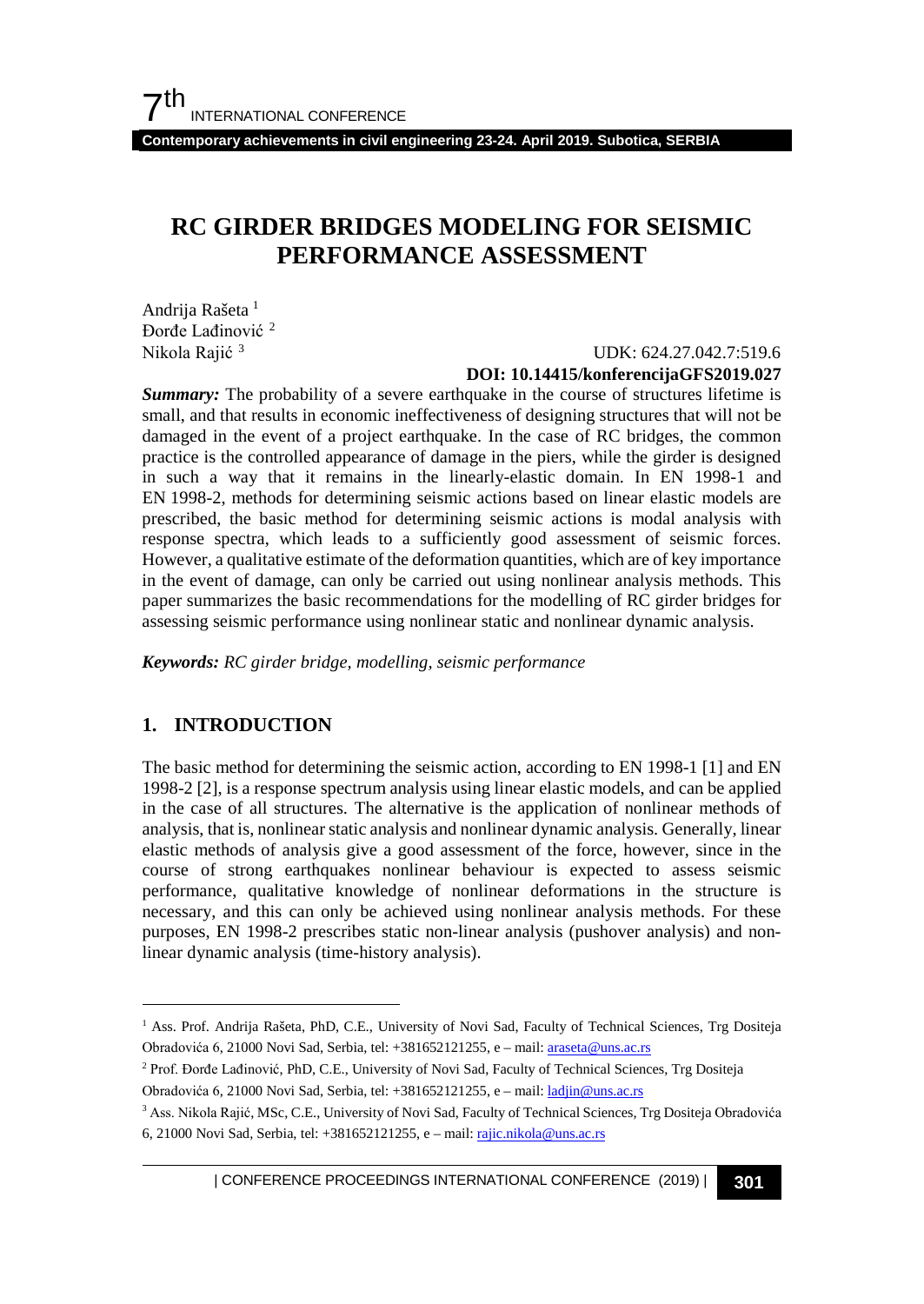### **Савремена достигнућа у грађевинарству 23-24. април 2019. Суботица, СРБИЈА**

The basic parameters for seismic analysis are stiffness, load capacity, ductility, mass and damping. In general, the analysis consists of two main phases. The first phase involves the dimensioning of all structural elements by means of linear analysis, where seismic forces are determined by modal analysis with response spectra, while ensuring the functionality of the structure after smaller earthquakes, and one of the most important parameters is the stiffness of the structure. After that, the behaviour for the strong earthquakes is controlled using non-linear methods in which, in addition to the stiffness, uses strength capacity and ductility as key parameters.

The seismic analysis of structures that introduces the strength capacity and ductility of a structure can be realized only by applying nonlinear methods that are complex and impractical for everyday engineering practice. For this reason, the analysis is simplified in a way that implies the application of a linear elastic dynamic analysis with reduced seismic forces, all with the aim of incorporating energy dissipation due to inelastic deformation of the structure, i.e. the occurrence of controlled damage in the structure. The size of the reduction factors of seismic forces, most of all, depends on the ensured ductility, the stiffness of the structure and the acceptable level of damage. The previous concept can be realized using the capacity design method [3], which is based on the pre-selection of structural elements in which inelastic deformations will occur and in this way the dissipation of seismic energy during the earthquake is carried out, and it is assumed that the ductility is provided by fulfilling a series of design measures for certain levels of seismic load reduction. The higher ductility provided a greater reduction factor, but greater reduction in load capacity increases damage. Therefore, it is necessary to define the values of the reduction factors beyond which they must not go, which is defined in EN 1998-2 through the behaviour factor *q*. Behaviour factor represent the ratio of seismic forces to a full elastic response and project seismic forces, and depend on the adopted type of seismic behaviour (limited ductile or ductile), the type of structural element that most contributes to seismic resistance, applied materials and stress levels. The rules prescribed in EN 1998- 2 for the design of cross sections refer to the longitudinal reinforcement in terms of the required strength capacity of the cross sections, inside and outside of the zone where plastification occurs. Then, the required ductility, i.e. the cross-sectional ability to handle the required plastic deformations without significantly loss of the bending resistance, is achieved primarily by transverse reinforcement for confinement according to specifying rules [7]. Also, the transverse reinforcement must provide sufficient shear resistance, as the brittle failure shall not be allowed. For RC girder bridges, the maximum value of the behaviour factor for limited (essentially elastic) ductile behaviour) is 1.5, and 3.5 for ductile behaviour. Bridges of ductile behaviour shall be designed so that that plastic hinges normally form in the piers and the bridge shall remain within elastic range.

This paper presents a concise overview of the methods of modelling RC girder bridges for the purposes of assessing the seismic performance using nonlinear static and nonlinear dynamic analysis.

### **2. MODELING OF RC GIRDER BRIDGES FOR NONLINEAR ANALYSIS**

In non-linear systems, most of the dissipation of energy takes place through hysteresis behavior, and a much smaller part through the viscous damping, which is most often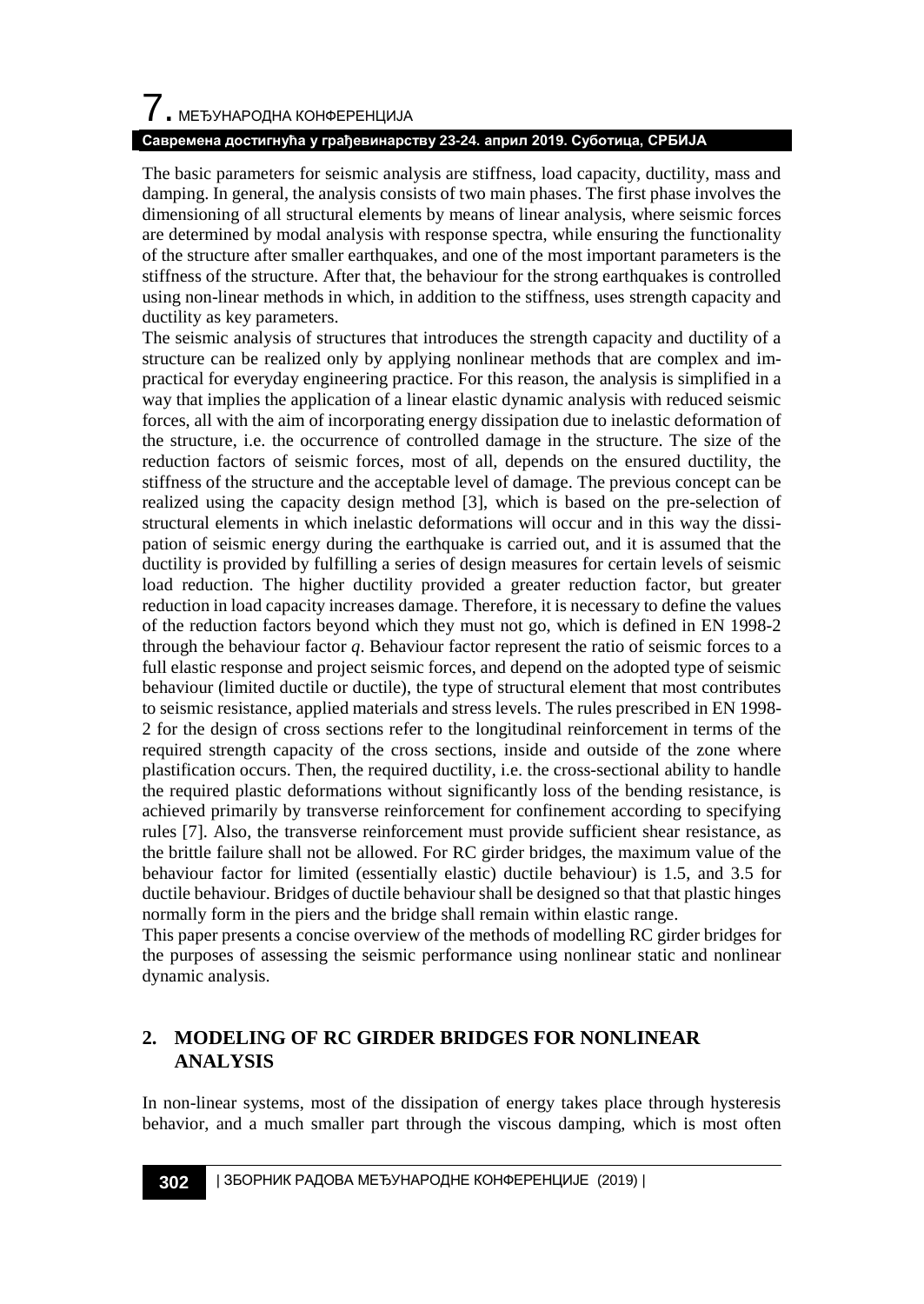# $7<sup>th</sup>$ INTERNATIONAL CONFERENCE

### **Contemporary achievements in civil engineering 23-24. April 2019. Subotica, SERBIA**

introduced into the analysis as Rayleigh's damping, and practically it is assumed that it is constant during the analysis.

The mass is concentrated in the nodes of the finite elements mesh that the beam is modeled with, where in the nodes above the top of the columns, in addition to the corresponding mass of the beam, the corresponding mass of the pier is joined in accordance with the type of connection between the beam and the top of the pier. Higher modes, in the case of slender piers, may have greater significance so concentrated masses along the pier may be applied (Fig. 1).



*Figure 1 – Distribution of the mass of the dynamic model of the RC girder bridge[s \[4\]](#page-7-0)*

Nonlinear behavior is introduced in analysis through geometric and material nonlinearities. The simplest way to capture geometric nonlinearity is through a P-Δ effect that can be applied only in the case of piers with a "smaller" axial stress. In other cases, incremental-iterative procedures are used. The effects of the  $P-\Delta$  effect on the bending moments and the relationship between the horizontal forces and the displacement of the top of the bridge pier is shown in Figure 2. The bending moment values are increased (Fig. 2, left), and the effective initial stiffness is reduced with a declining character after reaching the yielding point (Fig. 2, right).



*Figure 2 – Influence of the P-Δ effect on the response of the RC pier of the girder bridge*

Material nonlinearity can be included in analysis using the models with so-called lumped and distributed plasticity. Concentrated plasticity involves the formation of plastic hinges in discrete cross sections. Nonlinear behaviour of plastic hinges is most often defined through the force-displacement relationship and / or moment-rotation (or curvature). Plastic hinges are commonly located at the ends of the columns and the beams. In the distributed plasticity model, fiber cross-section models are used to simulate plastification over the surface of the cross-section, Fig. 3. Also, the distributed plasticity is introduced in the analysis through the length of the element in the corresponding number of integrating points [\[5\].](#page-7-1) 1D finite elements with distributed plasticity can be defined based on the so-called displacement-based formulations or force-based formulations [\[5\].](#page-7-1) Non-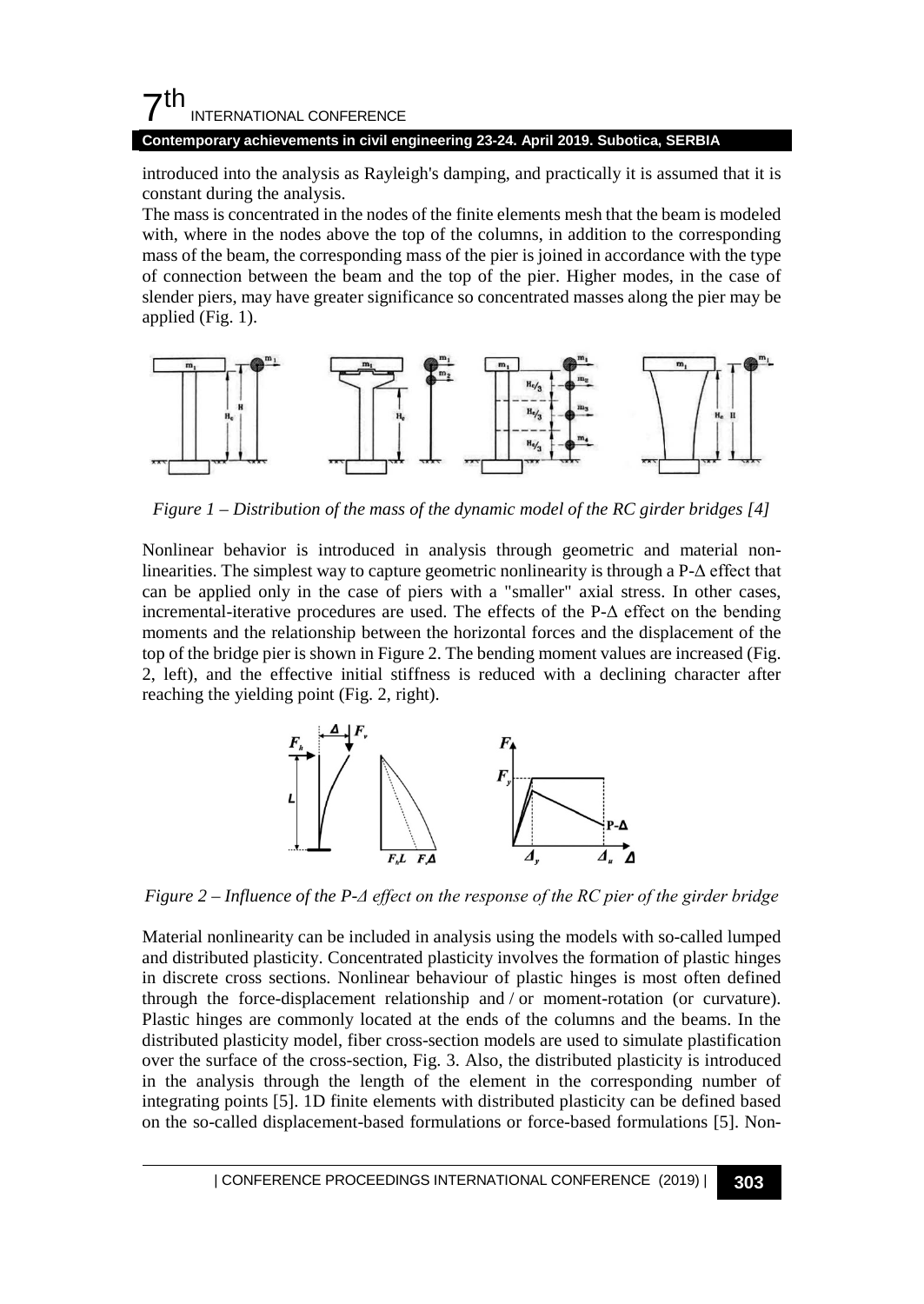### **Савремена достигнућа у грађевинарству 23-24. април 2019. Суботица, СРБИЈА**

linear relationship (Fig. 4) between the internal forces and the relative displacement is introduced into the nonlinear dynamic analysis via hysteresis rules [\[3\].](#page-7-2)



*Figure 3 – Discretization of the fiber model of the cross-section [\[5\]](#page-7-1)*



*Figure 4 – Hysteresis rules: bilinear model (left) and Takeda (right[\)\[3\]](#page-7-2)*

In the application of non-elastic models, the relationship between stresses and deformations must be defined, and in particular the relationship for the unconfined and confined part of the concrete cross-section [7] (Fig. 5, left) and the reinforcement (Fig. 5, right).



*Figure 5 – Stress-deformation relationship for concrete (A - confined; B - unconfined) [7] (left) and reinforcement (right)*

The position of the plastic hinge in the piers of the bridge can be defined as shown in Figure 6 [\[4\].](#page-7-0) According to EN 1998-2 [\[7\],](#page-7-3) the length of the plastic hinge  $L_p$  can be determined depending on the distance between the plastic joint and the zero value of the bending moment in the column *L* [m], the characteristic tensile strength of the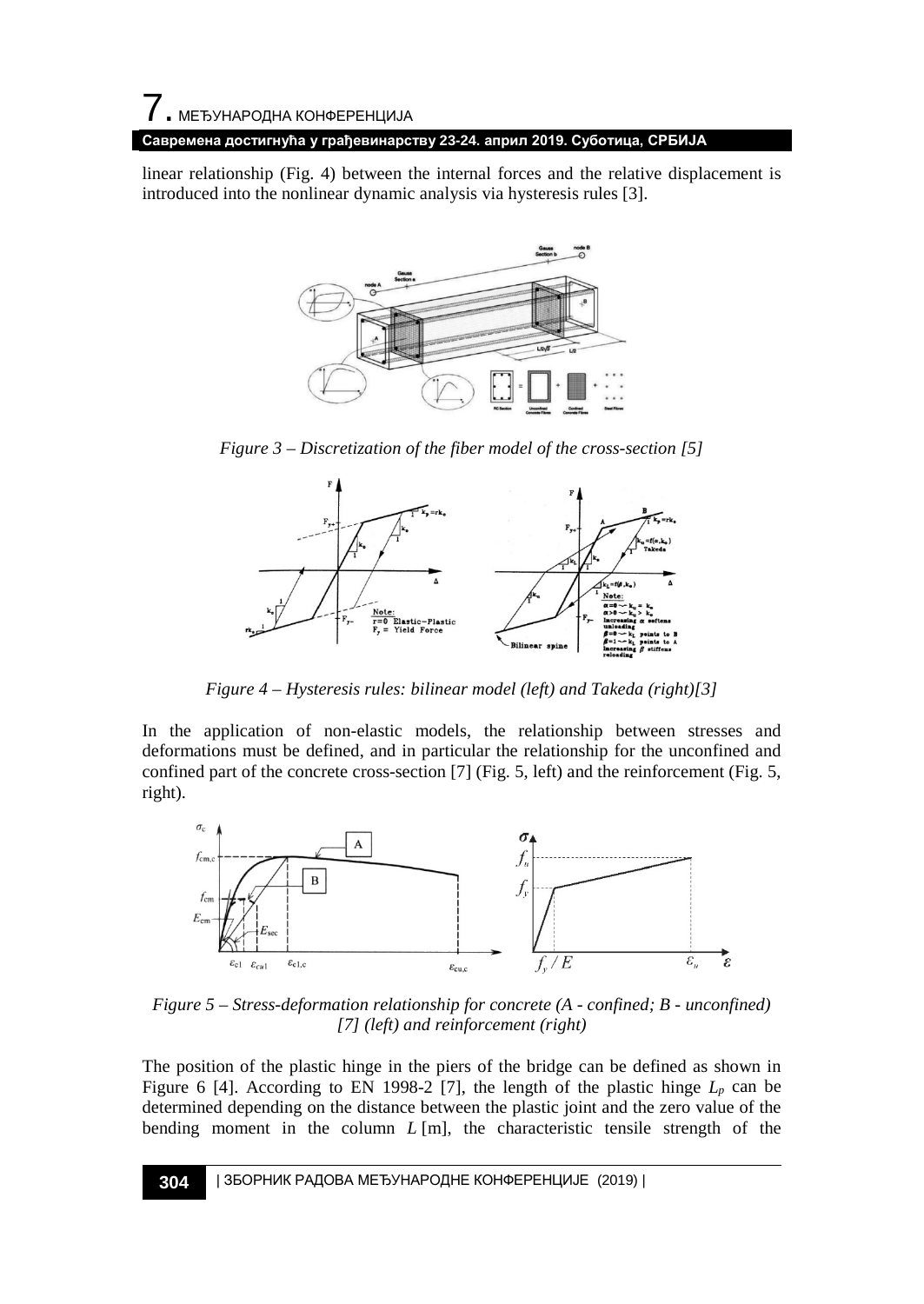# $7<sup>th</sup>$ INTERNATIONAL CONFERENCE

**Contemporary achievements in civil engineering 23-24. April 2019. Subotica, SERBIA**

reinforcement  $f_{yk}$  [MPa] and the diameter of the longitudinal armature  $d_{bl}$  [m], by the expression:

$$
L_p = 0.1L + 0.015 f_{yk} d_{bl}
$$
 (1)



*Figure 6 – The position of the plastic hinge in the critical region of the RC girder bridge pier [\[4\]](#page-7-0)*

For non-linear analysis, the so-called. continuum mechanics-based models may be used. In such model concrete is discretized with 3D finite elements, and reinforcement with beam or bar finite elements [\[6\].](#page-7-4)

EN 1998-2 superimposed to EN 1998-1, which defines the application of nonlinear static Pushover analysis to assess seismic performance. The choice of the lateral force distribution can be done based on the distribution of masses. The analysis may be carried out in the longitudinal or transverse direction, or simultaneously in both directions (Fig. 7). Seismic demand, i.e. the target displacement is determined based on the structure data and response spectrum [\[1\].](#page-7-5) This kind of analysis, in general, can only be applied to regular systems, i.e. structures that oscillate predominantly in the first mode.



*Figure 7 – Lateral load distribution for Pushover analysi[s \[4\]](#page-7-0)*

The best quality assessment of the seismic performance of a structure can be obtained by applying a nonlinear dynamic analysis. In EN 1998-2 it is prescribed that for the seismic action, real (recorded) accelerograms of earthquakes that occurred in a location which according to the characteristics of soil and seismicity correspond approximately to the location of the analysed structure may be used. However, artificial accelerograms which must correspond to elastic spectrum may be used as well.

### **3. NUMERICAL EXAMPLE**

The estimation of RC girder bridge (Fig. 8) seismic performance using nonlinear static and nonlinear dynamic analysis was done in the SAP2000. Piers of the bridge are dimensioned on the basis of EN 1992-1-1 [8], EN 1998-1 and EN 1998-2. The quality of the bridge materials is: C30/37 and B500B. Seismic forces for the dimensioning of the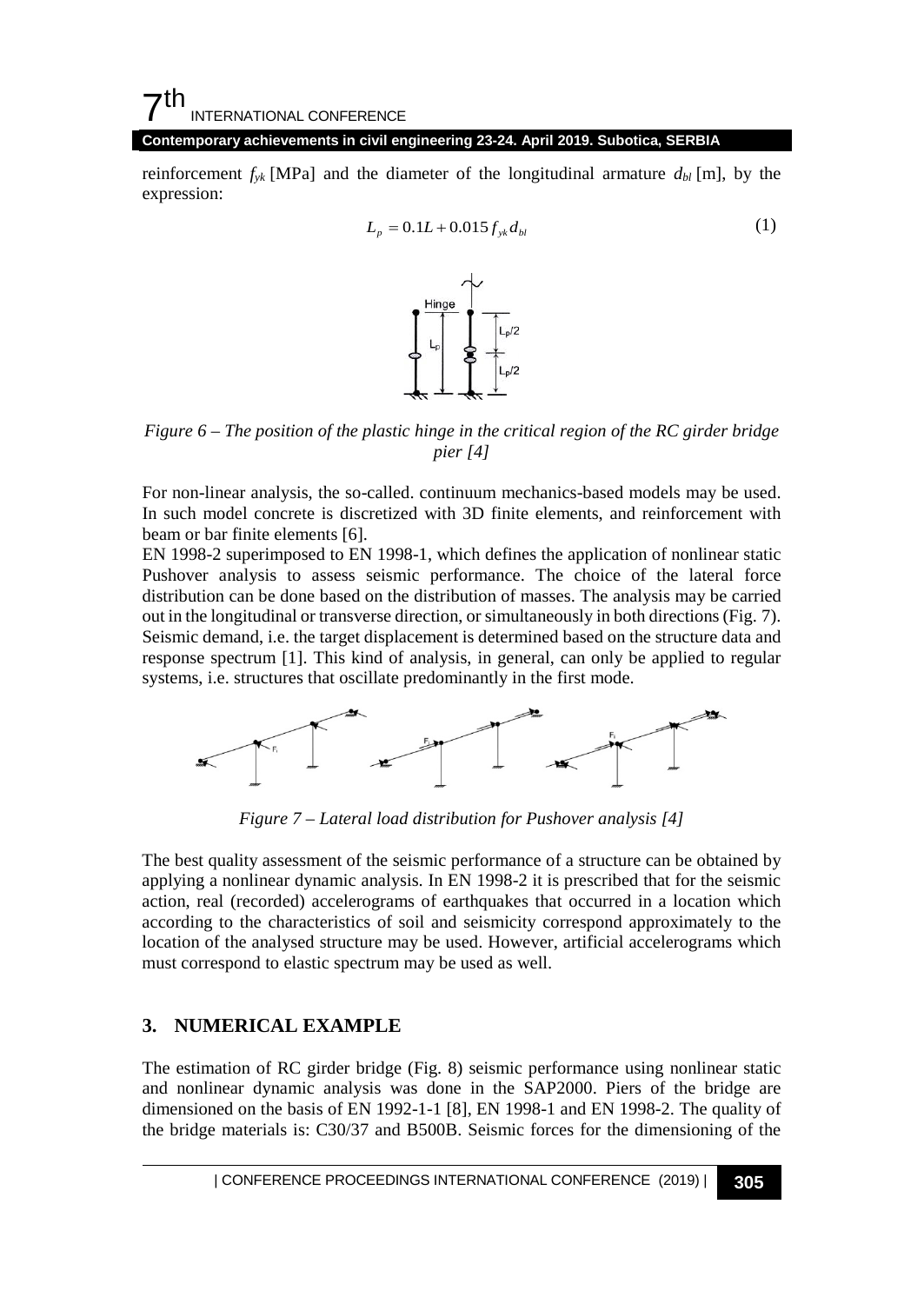# 7. МЕЂУНАРОДНА КОНФЕРЕНЦИЈА **Савремена достигнућа у грађевинарству 23-24. април 2019. Суботица, СРБИЈА**

bridge (only the possibility of vibrations in the horizontal direction is considered) are determined by the modal spectral analysis with the following parameters: type 1 elastic response spectrum,  $a_g = 0.25g$ , soil category – C, damping 5 %,  $q = 3.5$  for both directions and  $\beta$  = 0.2. It was assumed that the bridge is with normal traffic based on which only the permanent load (mass of the beam and accessories 30 t/m) contributed into the mass of the dynamic model. The oscillation period of the first mode in the longitudinal direction is  $T = 1.11$  s, and in the transverse  $T = 0.63$  s, with 4 modes included to engage the effective mass of more than 90% of the total mass of the dynamic model.



*Figure 8 – 3D render model of RC girder bridge with rebar layout in piers*

Figure 9 shows the static and dynamic characteristics of the analysed structure of the RC bridge. For a pier 7 m long (cross section size 150/500 cm), the longitudinal reinforcement is  $\varnothing$  32/15 cm, and the transverse reinforcement  $\varnothing$  14/12.5 cm. For piers 14 m and 27 m in length, the cross-sectional dimensions are 100/500 cm, and the adopted longitudinal reinforcement is  $\varnothing$  28/15 cm, and the transverse reinforcement  $\varnothing$  12/12.5 cm



*Figure 9 – Static and dynamic model RC girder bridge*

The girder is designed in such a way that its behaviour remains in a linearly elastic range of behaviour. Bridge piers, for nonlinear static and nonlinear dynamic analysis, were modelled using a fiber model (Fig. 10). The concrete cover is modelled as unconfined while the rest of the section is modelled as confined (core section). The reinforcement is modelled using a bilinear model.



*Figure 10 – Fiber cross-section of a 14 m long pier of RC girder bridge*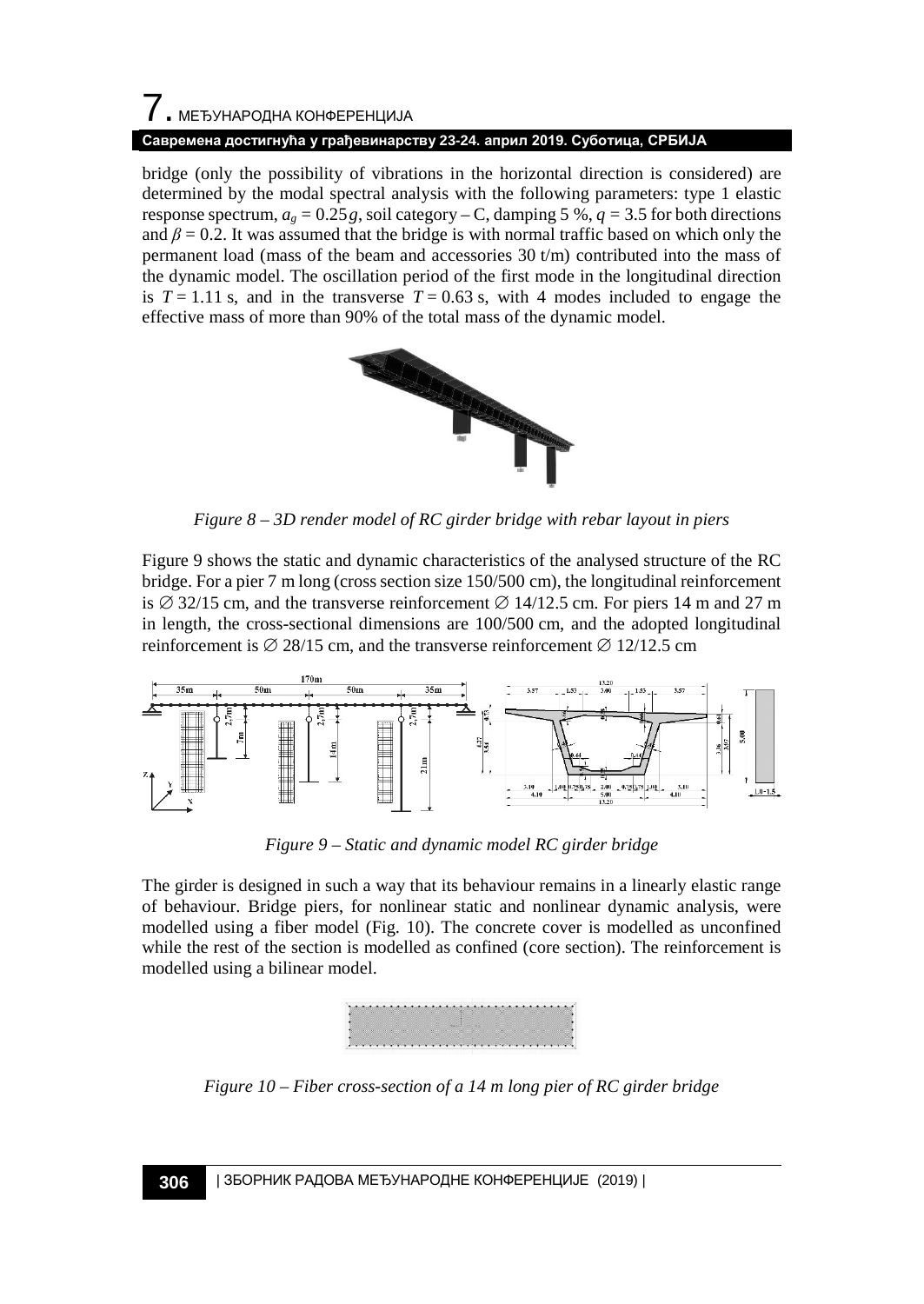# $7<sup>th</sup>$ INTERNATIONAL CONFERENCE

#### **Contemporary achievements in civil engineering 23-24. April 2019. Subotica, SERBIA**

In accordance with the recommendations laid down in EN 1998-1 and EN 1998-2, a target displacement is set for the longitudinal direction of 16 cm and for the transverse direction of 8 cm. For non-linear dynamic analysis, three real and three artificial accelerograms were applied, adopted according to the recommendations given in EN 1998-2, which correspond to the seismic action.

The results of nonlinear static analysis, separately for the longitudinal and transverse direction, show that when the target displacement is reached in the longitudinal direction, damage occurs only in the base of the 7 m long pier, and for the achieved target displacement in the transverse direction, damage occurs only in the base of the mid pier (Fig. 11). However, regardless of the occurrence of the damage, no plastic mechanism was formed, nor did the cross sections reach the state of total load capacity loss, i.e. sufficient deformation capacity is provided. The distribution of damage in bridge piers determined by nonlinear dynamic analysis shows that there were damages in 7 m and 14 m piers, but there was no formation of plastic mechanism (Fig. 12).



*Figure 11 – Damage distribution for the achieved target displacement*



*Figure 12 – Damage distribution determined by nonlinear dynamic analysis*

# **4. CONCLUSIONS**

It is economically cost-effective design of the RC girder bridge structure so that the occurrence of a limited level of damage in case of bending in predefined places is allowed in order to dissipate the seismic energy. Elements that allow the appearance of damage should be easily accessible so that their repair is simple.

The occurrence of bending damage is most often allowed in the piers of the bridge. The bridge girder must remain undamaged after seismic action in order to preserve the basic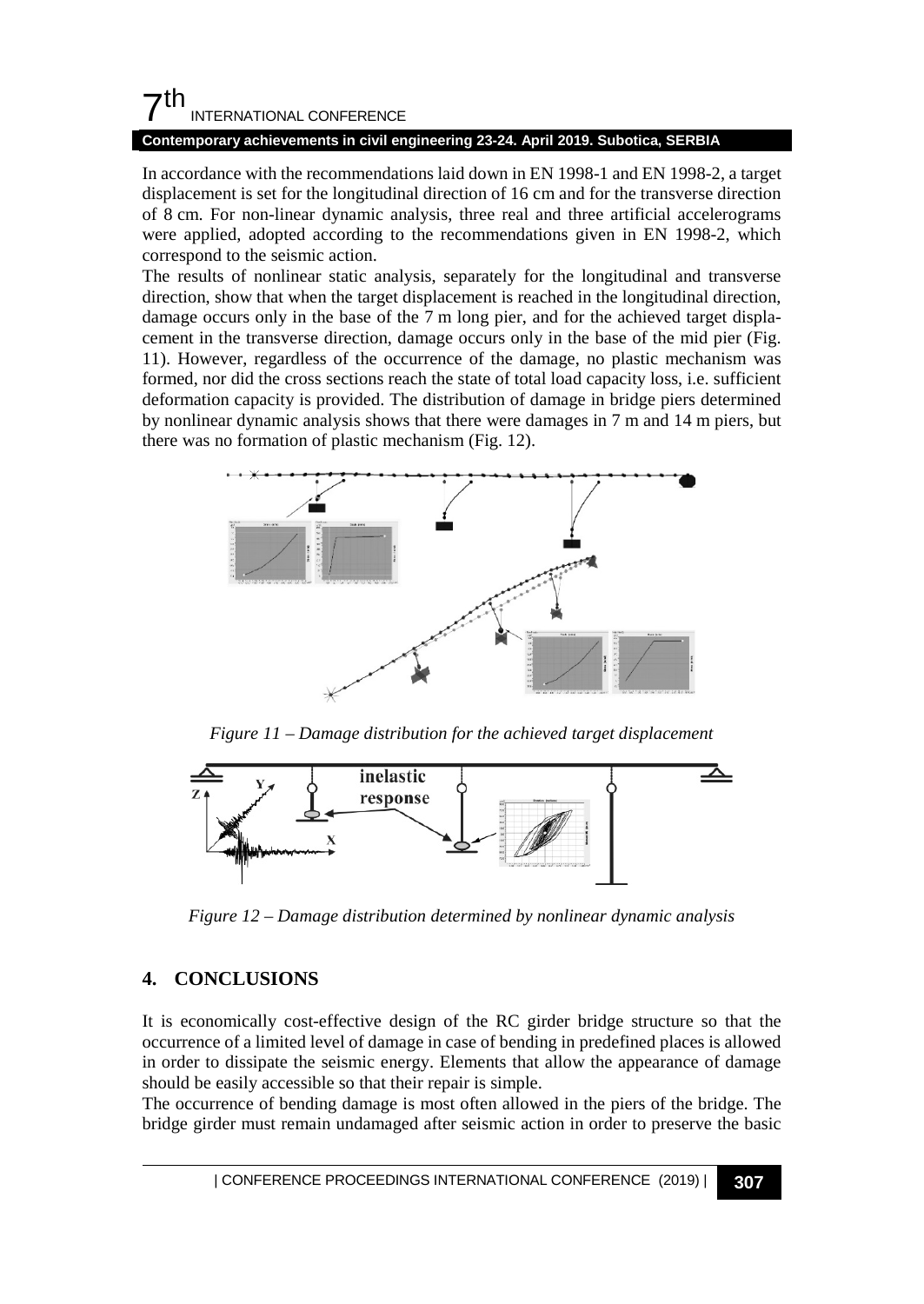# $\overline{\phantom{a}}$ . МЕЂУНАРОДНА КОНФЕРЕНЦИЈА

### **Савремена достигнућа у грађевинарству 23-24. април 2019. Суботица, СРБИЈА**

function of the bridge (the possibility of pedestrian traffic and the transfer of vehicles of special services).

The damage distribution determined by the nonlinear static and nonlinear dynamical analysis shows that the considered bridge structure has a satisfactory capacity of inelastic deformation and there was no formation of a plastic mechanism, i.e. no collapse of the structure.

## **ACKNOWLEDGEMENTS**

The work reported in this paper is a part of the investigation within the research project No 142-451-2783/2018-01/02 supported by the Provincial Secretariat for Higher Education and Scientific Research of the AP Vojvodina, and TR 36043 supported by the Ministry of Education, Science and Technological Development of the Republic of Serbia. This support is greatfully acknowledged.

### **REFERENCES**

- <span id="page-7-5"></span>[1] EN1998-1, Design of structures for earthquake resistance - Part 1: General rules, seismic actions and rules for buildings, European Committee for Standardization, Brussels, 2004.
- [2] EN1998-2, Design of Structures for Earthquake Resistance, Part 2: Bridges, European Committee for Standardization, Brussels, 2004.
- <span id="page-7-2"></span>[3] Priestley N., Calvi G.: Seismic design and retrofit of bridges, Copyright "1996 by John Wiley & Sons, Inc." 1996.
- <span id="page-7-0"></span>[4] Aviram A., Mackie R. K., Stojadinović B.: Guidelines for Nonlinear Analysis of Bridge Structures in California, PEER 2008/03, August 2008.
- <span id="page-7-1"></span>[5] SeismoStruct, User Manual, 2018.
- <span id="page-7-4"></span>[6] Andrija Rašeta, Anka Starčev-Ćurčin, Đorđe Lađinović, Nikola Rajić, Miloš Šešlija, Đorđe Jovanović: Nonlinear Static Analysis of RC Frame with CDP Model for Concrete, Sixth international conference, Earthquake Engineering and Engineering Seismology, Association of Civil Engineers of Serbia, Conference Proceedings, Kraljevo 13. – 15. jun 2018., Serbia, ISBN 978-86-88897-11-2, UDC: 624.012.45.04, pp. 147-154, 2018.
- <span id="page-7-3"></span>[7] EN 1998-2:2005: Design of structures for earthquake resistance, Part 2: Bridges, CEN, March 2005.
- [8] EN 1992-1-1: 2004: Proračun betonskih konstrukcija, Deo 1-1: Opšta pravila i pravila za zgrade, Beograd, februar 2006.